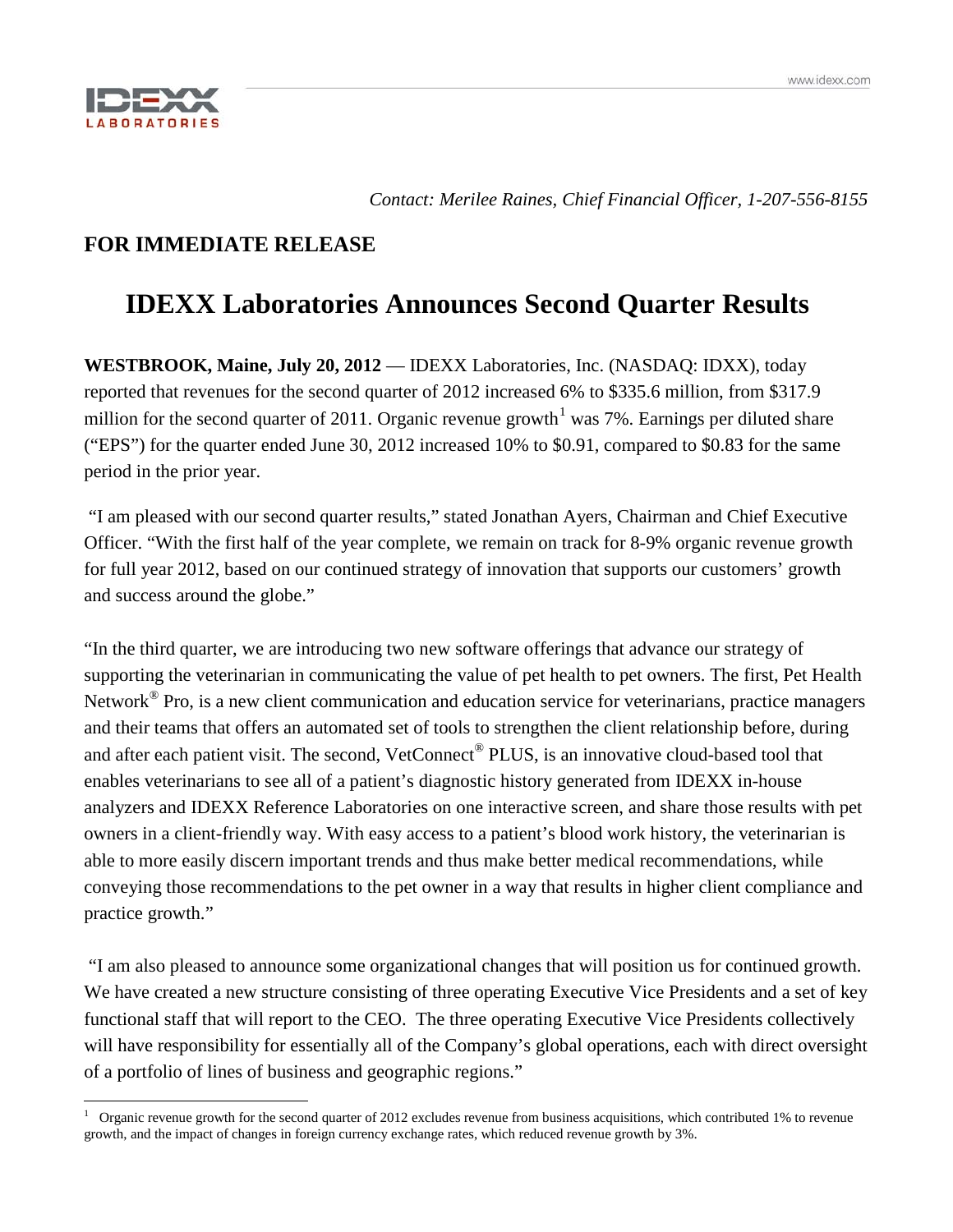"I am pleased that Johnny Powers and Michael Williams, executives with extensive track records of success at IDEXX, have been elevated to two of these Executive Vice President positions. I am also very pleased to announce the recruitment of Jay Mazelsky for the third Executive Vice President role. Jay comes from Philips Healthcare, where he was most recently Senior Vice President and General Manager of their global Computed Tomography, Nuclear Medicine and Radiation Therapy Planning businesses. Jay is a seasoned executive who has extensive experience with product and software innovation in the healthcare field, and will be a great addition to our IDEXX team."

"In connection with these changes we also have promoted Merilee Raines, our Chief Financial Officer, and Bill Brown, our Chief Scientific Officer, to Executive Vice President in recognition of their respective critical roles in the past and future success of IDEXX."

"I look forward to working closely with this executive team, as well as our broader leadership team, in the years ahead to promote continued growth and innovation at IDEXX."

# **Revenue Performance**

Please refer to the table below entitled "Revenues and Revenue Growth Analysis by Product and Service Categories" in conjunction with the following discussion.

Companion Animal Group. Companion Animal Group ("CAG") revenues for the second quarter of 2012 were \$278.3 million compared to \$259.7 million for the second quarter of 2011. Organic revenue growth of 8% was due primarily to growth in our instrument and consumables business and in our reference laboratory diagnostic and consulting services business. The revenue increase in our instruments and consumables business was largely the result of higher sales volumes of our Catalyst Dx® and ProCyte Dx® instruments and related consumables. In our reference laboratory diagnostic and consulting services business, revenues increased due to higher sales volumes driven primarily by the acquisition of new customers due, in part, to geographic expansion. Revenue from acquisitions contributed 1% to revenue growth and changes in foreign currency exchange rates reduced revenue growth by 3%.

Water. Water revenues for the second quarter of 2012 were \$22.0 million compared to \$21.5 million for the second quarter of 2011. Organic revenue growth of 5% was due primarily to higher Colilert® product sales volumes driven by new account acquisitions. Changes in foreign currency exchange rates reduced revenue growth by 3%.

Livestock and Poultry Diagnostics. Livestock and Poultry Diagnostics ("LPD") revenues for the second quarter of 2012 were \$23.1 million compared to \$25.4 million for the second quarter of 2011. The 4% decline in organic revenue was due primarily to lower sales of Bovine Spongiform Encephalopathy ("BSE" or otherwise commonly referred to as mad cow disease) tests resulting from changes in European Union BSE testing requirements. Effective July 1, 2011, the age at which healthy cattle to be slaughtered are required to be tested for BSE in the European Union was increased from 48 to 72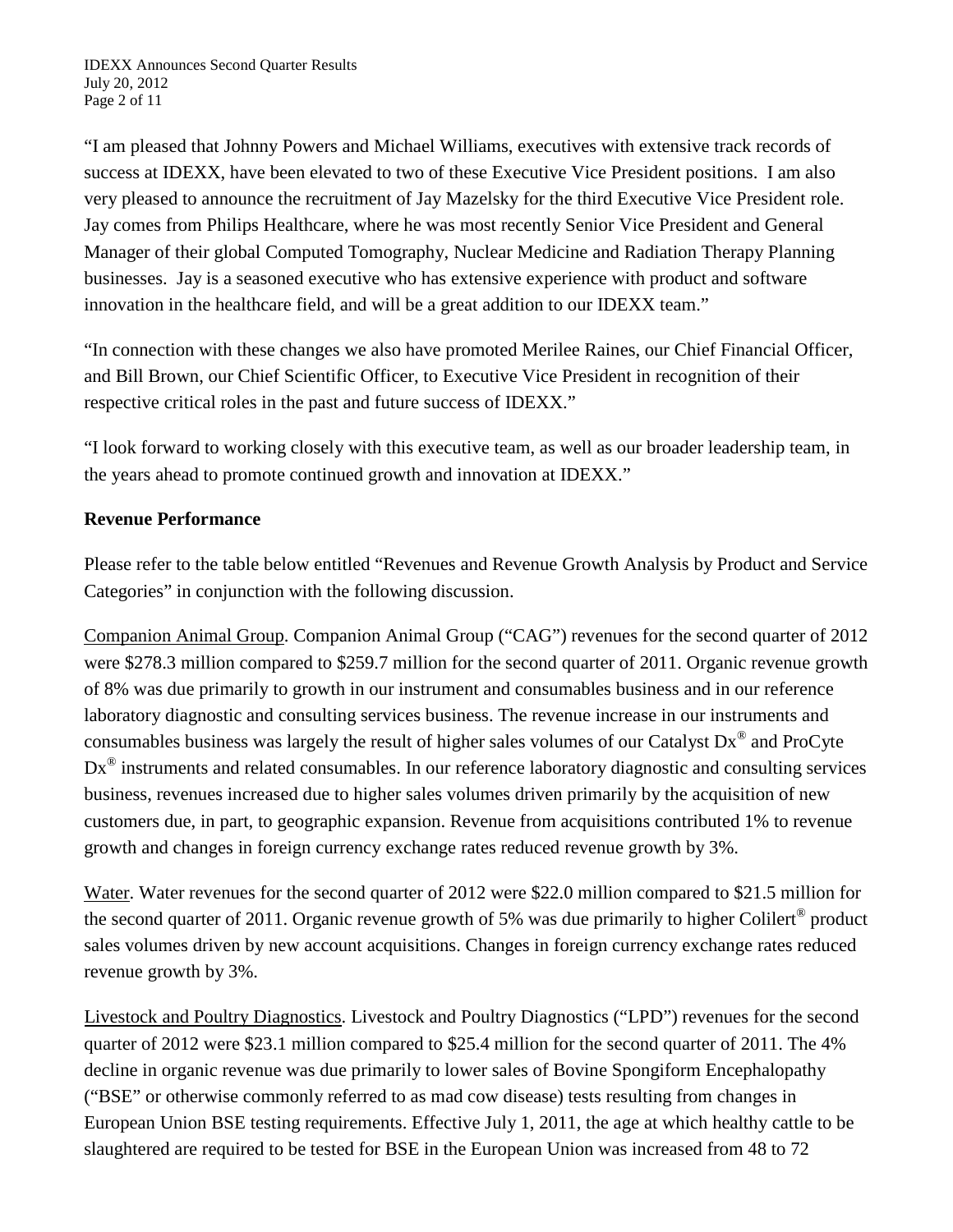IDEXX Announces Second Quarter Results July 20, 2012 Page 3 of 11

months, which is reducing the population of cattle tested for this disease. Changes in foreign currency exchange rates reduced revenue growth by 5%.

# **Additional Operating Results for the Second Quarter**

Gross profit for the second quarter of 2012 increased \$10.7 million, or 6%, to \$184.7 million from \$174.0 million for the second quarter of 2011. As a percentage of total revenue, gross profit increased slightly to 55%. The increase in the gross profit percentage was due primarily to the favorable impact of currency as hedging gains more than offset the net unfavorable impact of changes in foreign currency exchange rates.

Selling, general and administrative ("SG&A") expense for the second quarter of 2012 was \$88.8 million, or 26% of revenue, compared to \$84.1 million, or 26% of revenue, for the second quarter of 2011. The increase in SG&A expense was due primarily to increased personnel-related costs, partly offset by the favorable impact of changes in foreign currency exchange rates. Research and development ("R&D") expense for the second quarter of 2012 was \$20.0 million, or 6% of revenue, compared to \$18.6 million, or 6% of revenue for the second quarter of 2011. The increase in R&D expense resulted primarily from increased personnel-related costs and higher external consulting and development costs.

## **Supplementary Analysis of Results**

The accompanying financial tables provide more information concerning our revenue and other operating results for the three and six months ended June 30, 2012.

## **Outlook for 2012**

The Company provides the following guidance for the full year of 2012. The guidance reflects an assumption that the value of the U.S. dollar relative to other currencies will remain at our current assumptions of the euro at \$1.23, the British pound at \$1.53 and the Canadian dollar at \$0.97 for the balance of 2012. Based on these assumptions, a 1% strengthening of the U.S. dollar would decrease revenue by approximately \$4.5 million and operating profit by approximately \$0.8 million on an annual basis. Fluctuations in foreign currency exchange rates from current assumptions could have a significant positive or negative impact on our actual results of operations for 2012.

• Revenues are expected to be \$1.30 to \$1.31 billion, which represents reported growth of 7% to 8% and organic growth of 8% to 9%. Organic revenue growth is unchanged from our previous guidance. The decrease in expected reported revenue compared to our previous guidance is due exclusively to unfavorable changes in foreign currency exchange rates, reflecting a strengthening of the U.S. dollar relative to other currencies since the date of our previous guidance.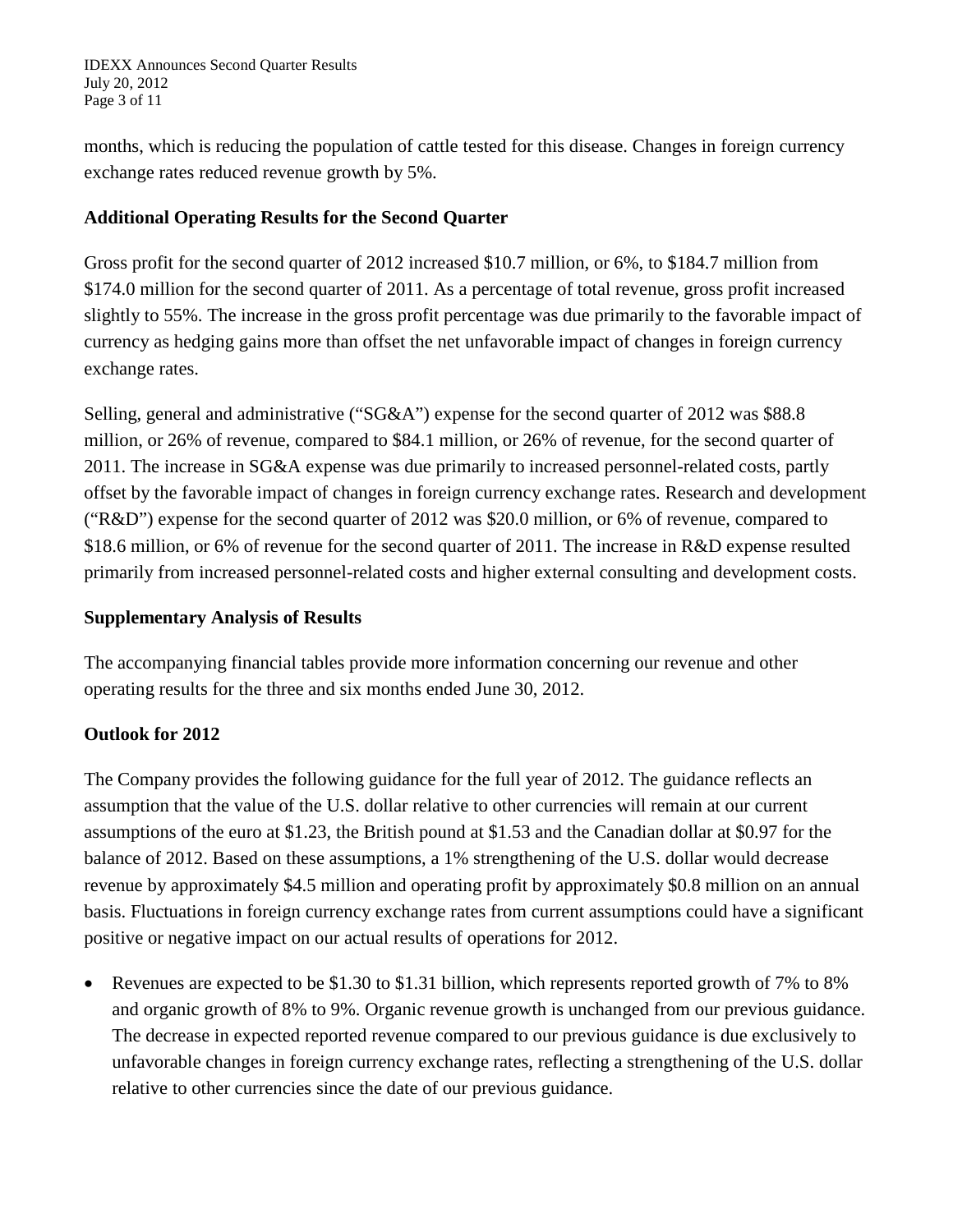- EPS are expected to be \$3.05 to \$3.10, compared to our previous guidance of \$3.07 to \$3.12. The change in EPS guidance is due exclusively to the unfavorable impact of changes in foreign currency exchange rates since the date of our previous guidance.
- Free cash flow is expected to be 105% to 110% of net income.<sup>[2](#page-3-0)</sup>
- Capital expenditures are expected to be approximately \$60 million.

# **Conference Call and Webcast Information**

IDEXX Laboratories will be hosting a conference call today at 9:00 a.m. (eastern) to discuss its second quarter results and management's outlook. To participate in the conference call, dial 1-612-288-0337 or 1-800-230-1074 and reference confirmation code 254010. An audio replay will be available through July 27, 2012 by dialing 1-320-365-3844 and referencing replay code 254010.

The call will also be available via live or archived webcast on the IDEXX Laboratories' web site at [http://www.idexx.com.](http://www.idexx.com/)

# **About IDEXX Laboratories, Inc.**

IDEXX Laboratories, Inc. is a leader in pet healthcare innovation, serving practicing veterinarians around the world with a broad range of diagnostic and information technology-based products and services. IDEXX products enhance the ability of veterinarians to provide advanced medical care, improve staff efficiency and build more economically successful practices. IDEXX is also a worldwide leader in providing diagnostic tests and information for livestock and poultry and tests for the quality and safety of water and milk. Headquartered in Maine, IDEXX Laboratories employs more than 5,000 people and offers products to customers in over 100 countries.

<span id="page-3-0"></span><sup>&</sup>lt;sup>2</sup> Free cash flow is a non-U.S. GAAP measure. We calculate free cash flow as cash generated from operations, excluding our royalty prepayment in the first quarter of 2012, and tax benefits attributable to share-based compensation arrangements, reduced by our investments in fixed assets. We feel free cash flow is a useful measure because it indicates the cash the operations of the business are generating after appropriate reinvestment for recurring investments in fixed assets that are required to operate the business. We believe this is a common financial measure useful to further evaluate the results of operations. Refer to our reconciliation below for our calculation of free cash flow. With respect to this particular forward-looking projection, the Company is unable to provide a quantitative reconciliation at this time as the inputs to the measurement are difficult to predict and estimate and are primarily dependent on future events.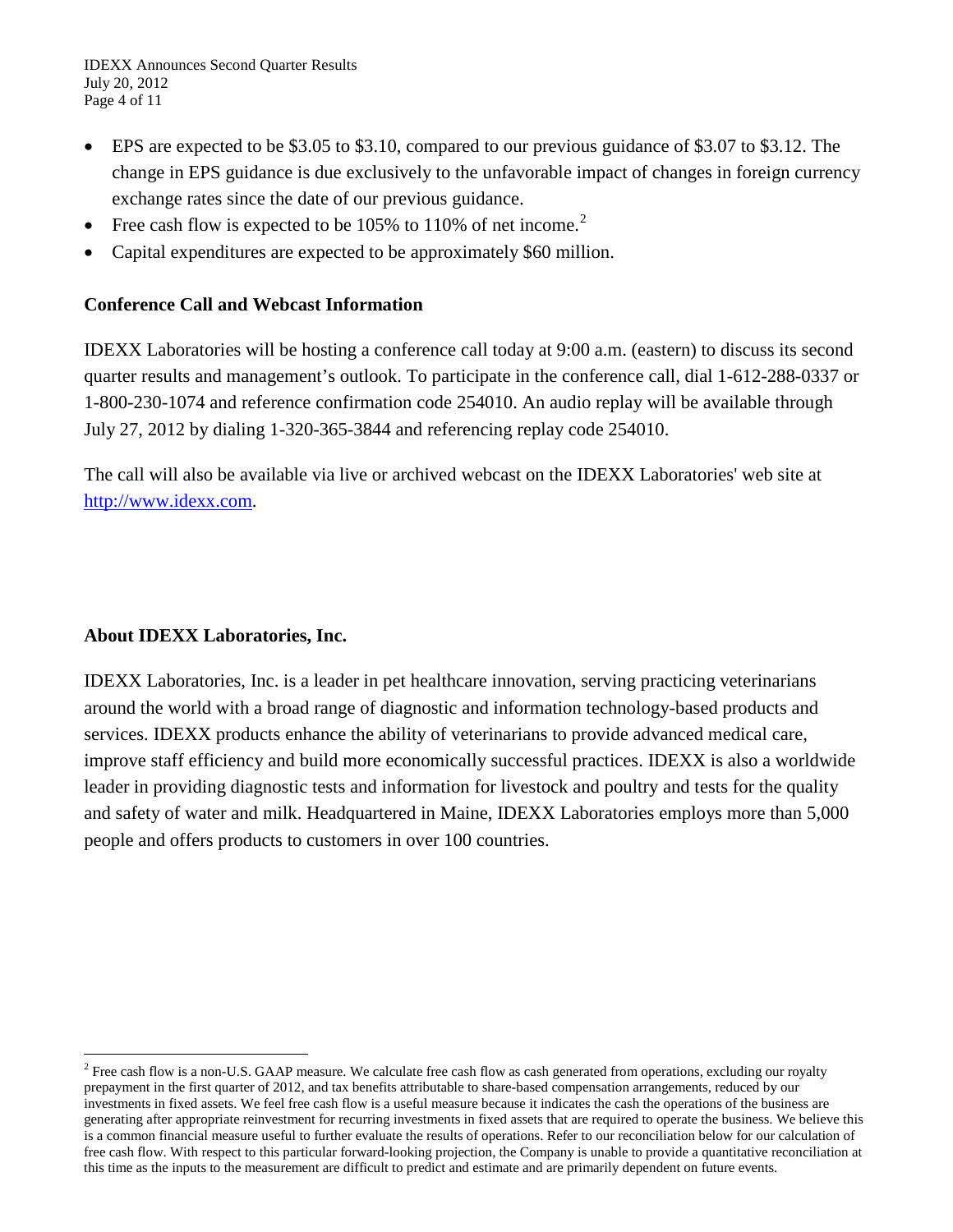IDEXX Announces Second Quarter Results July 20, 2012 Page 5 of 11

### **Note Regarding Forward-Looking Statements**

*This press release contains statements about the Company's business prospects and estimates of the Company's financial results for future periods that are forward-looking statements as defined in the Private Securities Litigation Reform Act of 1995. Forward-looking statements can be identified by the use of words such as "expects," "may," "anticipates," "intends," "would," "will," "plans," "believes," "estimates," "should," and similar words and expressions. These statements are based on management's expectations of future events as of the date of this press release, and the Company assumes no obligation to update any forward-looking statements as a result of new information or future events or developments. Actual results could differ materially from management's expectations. Factors that could cause or contribute to such differences include the following: the Company's ability to develop, manufacture, introduce and market new products and enhancements to existing products*; *the Company's ability to achieve cost improvements in its worldwide network of laboratories and in the manufacture of in-clinic instruments; the Company's ability to identify acquisition opportunities, complete acquisitions and integrate acquired businesses; disruptions, shortages or pricing changes that affect the Company's purchases of products*  and materials from third parties, including from sole source suppliers; the Company's ability to manufacture complex biologic products; *the impact of a weak economy on demand for the Company's products and services; the effectiveness of the Company's sales and marketing activities; the effect of government regulation on the Company's business, including government decisions about whether and when to approve the Company's products and decisions regarding labeling, manufacturing and marketing products; the impact of the resolution of the U.S. Federal Trade Commission investigation into the Company's marketing and sales practices; the impact of a change in the status of one of the Company's distributors on its results of operations; the Company's ability to obtain patent and other intellectual property protection for its products, successfully enforce its intellectual property rights and defend itself against third party claims against the Company; the impact of distributor purchasing decisions on sales of the Company's products that are sold through distribution; the impact of competition, technological change, veterinary hospital consolidation, and the prevalence of buying consortiums on the markets for the Company's products; changes or trends in veterinary medicine that affect the rate of use of the Company's products and services by veterinarians; the impact of the Company's inexperience and small scale in the human point-of-care market; the effects of operations outside the U.S., including from currency fluctuations, different regulatory, political and economic conditions, and different market conditions; the effects of interruptions to the Company's operations due to natural disasters or system failures; the impact of any class action litigation due to stock price volatility; the effect on the Company's stock price if quarterly or annual operations results do not meet expectations of market analysts or investors in future periods; and potential exposures related to our worldwide provision for income taxes and the potential loss of tax incentives. A further description of these and other factors can be found in the Company's Quarterly Report on Form 10-Q for the quarter ended March 31, 2012, in the section captioned "Risk Factors."*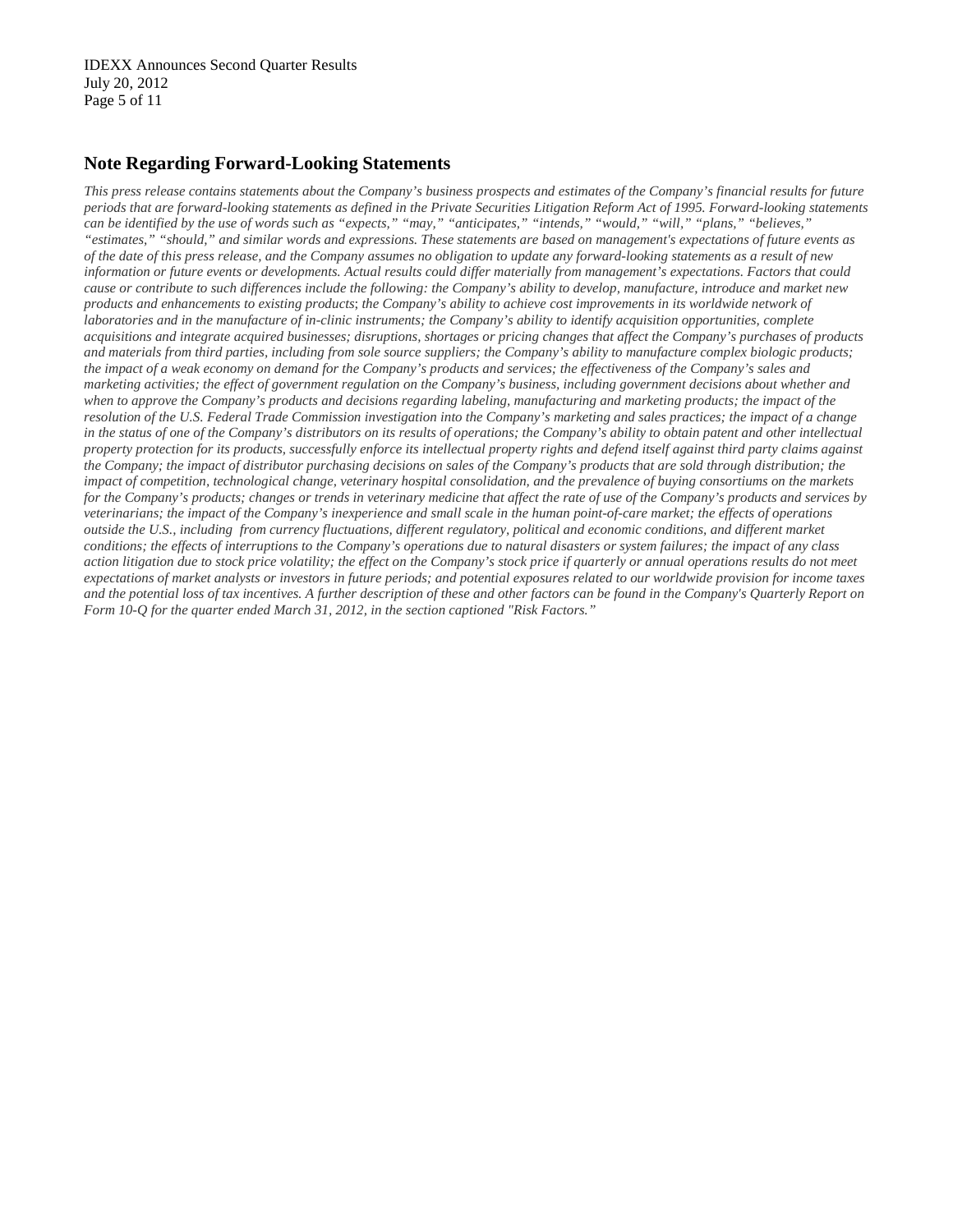# **IDEXX Laboratories, Inc. and Subsidiaries**

**Consolidated Statement of Operations** *Amounts in thousands except per share data (Unaudited)*

|                     |                                               | <b>Three Months Ended</b> |                 | <b>Six Months Ended</b> |                 |    |                 |  |  |
|---------------------|-----------------------------------------------|---------------------------|-----------------|-------------------------|-----------------|----|-----------------|--|--|
|                     |                                               | <b>June 30,</b>           | <b>June 30,</b> |                         | <b>June 30,</b> |    | <b>June 30,</b> |  |  |
|                     |                                               | 2012                      | 2011            |                         | 2012            |    | 2011            |  |  |
| <b>Revenue:</b>     | Revenue                                       | \$<br>335,649             | \$<br>317,862   | \$                      | 658,325         | \$ | 610,534         |  |  |
| <b>Expenses and</b> |                                               |                           |                 |                         |                 |    |                 |  |  |
| <b>Income:</b>      | Cost of revenue                               | 150,960                   | 143,829         |                         | 298,862         |    | 281,576         |  |  |
|                     | Gross profit                                  | 184,689                   | 174,033         |                         | 359,463         |    | 328,958         |  |  |
|                     | Sales and marketing                           | 54,539                    | 50,974          |                         | 112,171         |    | 101,959         |  |  |
|                     | General and administrative                    | 34,275                    | 33,140          |                         | 70,453          |    | 65,736          |  |  |
|                     | Research and development                      | 20,058                    | 18,621          |                         | 40,615          |    | 36,433          |  |  |
|                     | Income from operations                        | 75,817                    | 71,298          |                         | 136,224         |    | 124,830         |  |  |
|                     | Interest expense, net                         | 446                       | 363             |                         | 1,203           |    | 722             |  |  |
|                     | Income before provision for income taxes      | 75,371                    | 70,935          |                         | 135,021         |    | 124,108         |  |  |
|                     | Provision for income taxes                    | 24,051                    | 22,281          |                         | 42,967          |    | 38,848          |  |  |
| <b>Net Income:</b>  | Net income                                    | 51,320                    | 48,654          |                         | 92,054          |    | 85,260          |  |  |
|                     | Less: Noncontrolling interest in subsidiary's |                           |                 |                         |                 |    |                 |  |  |
|                     | earnings (losses)                             | 3                         | (3)             |                         | (6)             |    | (9)             |  |  |
|                     | Net income attributable to stockholders       | \$<br>51,317              | \$<br>48,657    | \$                      | 92,060          | \$ | 85,269          |  |  |
|                     | Earnings per share: Basic                     | \$<br>0.93                | \$<br>0.85      | \$                      | 1.67            | \$ | 1.49            |  |  |
|                     | Earnings per share: Diluted                   | \$<br>0.91                | \$<br>0.83      | \$                      | 1.63            | \$ | 1.45            |  |  |
|                     | <b>Shares outstanding: Basic</b>              | 55,079                    | 57,276          |                         | 55,143          |    | 57,366          |  |  |
|                     | Shares outstanding: Diluted                   | 56,211                    | 58,727          |                         | 56,345          |    | 58,934          |  |  |

# **IDEXX Laboratories, Inc. and Subsidiaries**

**Selected Operating Information** *(Unaudited)*

|                      |                                                    | <b>Three Months Ended</b> |  | <b>Six Months Ended</b> |                 |                 |  |
|----------------------|----------------------------------------------------|---------------------------|--|-------------------------|-----------------|-----------------|--|
|                      |                                                    | <b>June 30,</b>           |  | <b>June 30,</b>         | <b>June 30,</b> | <b>June 30,</b> |  |
|                      |                                                    | 2012                      |  | 2011                    | 2012            | 2011            |  |
| <b>Operating</b>     | Gross profit                                       | 55.0%                     |  | 54.8%                   | 54.6%           | 53.9%           |  |
| Ratios (as a         | Sales, marketing, general and                      |                           |  |                         |                 |                 |  |
| percentage of        | administrative expense                             | 26.5%                     |  | 26.5%                   | 27.7%           | 27.5%           |  |
| revenue):            | Research and development expense                   | 6.0%                      |  | 5.9%                    | 6.2%            | 6.0%            |  |
|                      | Income from operations <sup><math>(1)</math></sup> | 22.6%                     |  | 22.4%                   | 20.7%           | 20.5%           |  |
| <b>International</b> | International revenue <i>(in thousands)</i>        | \$<br>135,950             |  | 137,585                 | \$<br>268.234   | \$<br>260,155   |  |
| <b>Revenue:</b>      | International revenue as percentage of             |                           |  |                         |                 |                 |  |
|                      | total revenue                                      | 40.5%                     |  | 43.3%                   | 40.7%           | 42.6%           |  |

(1) Amounts presented may not recalculate due to rounding.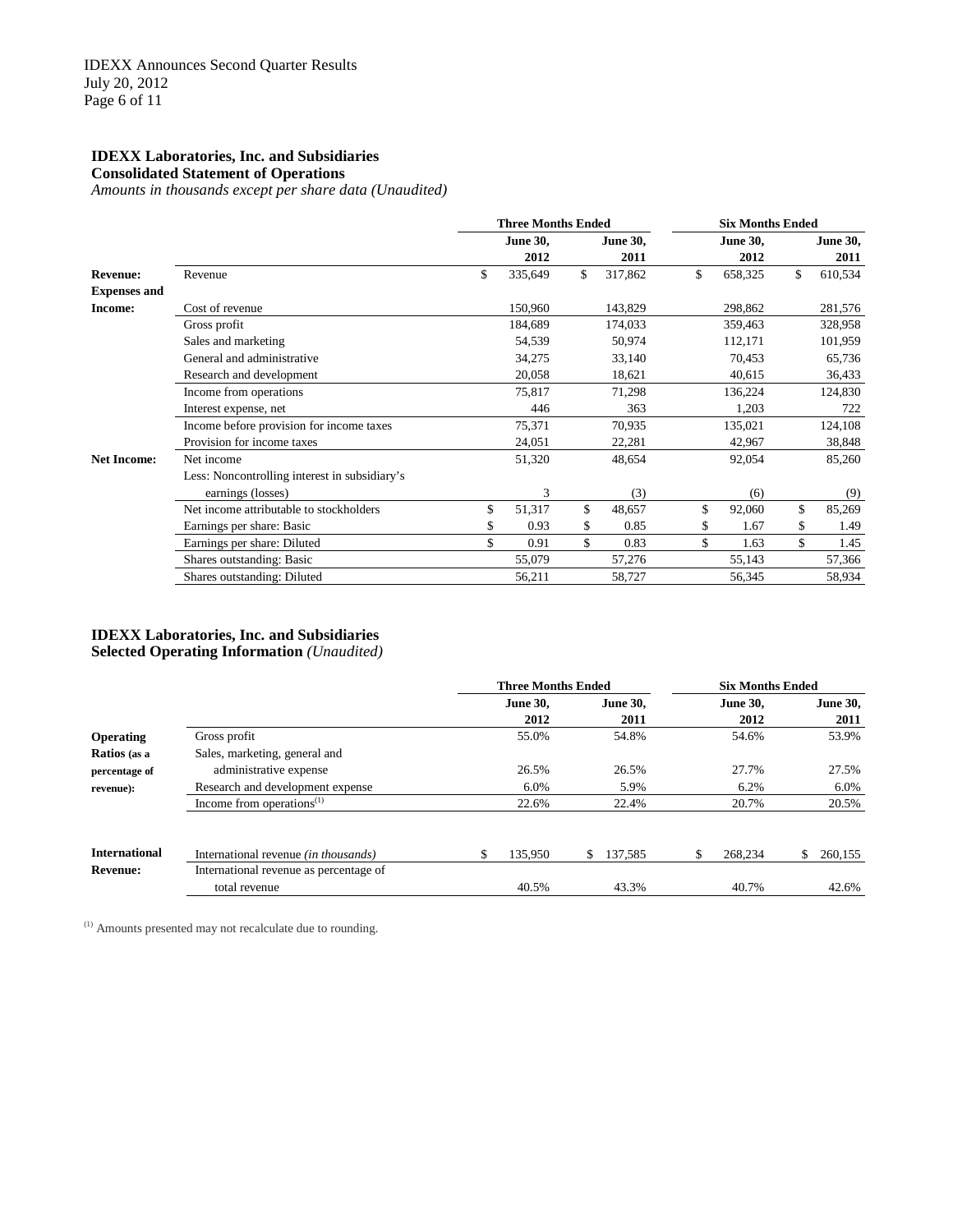IDEXX Announces Second Quarter Results July 20, 2012 Page 7 of 11

#### **IDEXX Laboratories, Inc. and Subsidiaries**

**Segment Information**

*Amounts in thousands (Unaudited)*

|                      |                            | <b>Three Months Ended</b> |                | <b>Three Months Ended</b> |                 |            |  |  |
|----------------------|----------------------------|---------------------------|----------------|---------------------------|-----------------|------------|--|--|
|                      |                            | <b>June 30,</b>           | Percent of     |                           | <b>June 30,</b> | Percent of |  |  |
|                      |                            | 2012                      | <b>Revenue</b> |                           | 2011            | Revenue    |  |  |
| <b>Revenue:</b>      | CAG                        | \$<br>278,294             |                | \$                        | 259,734         |            |  |  |
|                      | Water                      | 21,983                    |                |                           | 21,510          |            |  |  |
|                      | <b>LPD</b>                 | 23,060                    |                |                           | 25,367          |            |  |  |
|                      | Other                      | 12,312                    |                |                           | 11,251          |            |  |  |
|                      | Total                      | \$<br>335,649             |                | \$                        | 317,862         |            |  |  |
| <b>Gross Profit:</b> | CAG                        | \$<br>147,908             | 53.1%          | \$                        | 138,332         | 53.3%      |  |  |
|                      | Water                      | 14,794                    | 67.3%          |                           | 12,968          | 60.3%      |  |  |
|                      | LPD                        | 15,671                    | 68.0%          |                           | 17,335          | 68.3%      |  |  |
|                      | Other                      | 4,575                     | 37.2%          |                           | 4,742           | 42.2%      |  |  |
|                      | <b>Unallocated Amounts</b> | 1,741                     | N/A            |                           | 656             | N/A        |  |  |
|                      | Total                      | \$<br>184,689             | 55.0%          | \$                        | 174,033         | 54.8%      |  |  |
| <b>Income from</b>   |                            |                           |                |                           |                 |            |  |  |
| <b>Operations:</b>   | CAG                        | \$<br>59,768              | 21.5%          | \$                        | 58,270          | 22.4%      |  |  |
|                      | Water                      | 10,196                    | 46.4%          |                           | 8,401           | 39.1%      |  |  |
|                      | <b>LPD</b>                 | 5,810                     | 25.2%          |                           | 7,176           | 28.3%      |  |  |
|                      | Other                      | 250                       | 2.0%           |                           | 309             | 2.8%       |  |  |
|                      | <b>Unallocated Amounts</b> | (207)                     | N/A            |                           | (2,858)         | N/A        |  |  |
|                      | Total                      | \$<br>75,817              | 22.6%          | \$                        | 71,298          | 22.4%      |  |  |

|                      |                            | <b>Six Months Ended</b> |                | <b>Six Months Ended</b> |                 |                |  |
|----------------------|----------------------------|-------------------------|----------------|-------------------------|-----------------|----------------|--|
|                      |                            | <b>June 30,</b>         | Percent of     |                         | <b>June 30,</b> | Percent of     |  |
|                      |                            | 2012                    | <b>Revenue</b> |                         | 2011            | <b>Revenue</b> |  |
| <b>Revenue:</b>      | CAG                        | \$<br>546,367           |                | \$                      | 500,323         |                |  |
|                      | Water                      | 41,565                  |                |                         | 40,475          |                |  |
|                      | <b>LPD</b>                 | 45,242                  |                |                         | 49,306          |                |  |
|                      | Other                      | 25,151                  |                |                         | 20,430          |                |  |
|                      | Total                      | \$<br>658,325           |                | \$                      | 610,534         |                |  |
| <b>Gross Profit:</b> | CAG                        | \$<br>287,309           | 52.6%          | \$                      | 261,683         | 52.3%          |  |
|                      | Water                      | 27,761                  | 66.8%          |                         | 24,359          | 60.2%          |  |
|                      | <b>LPD</b>                 | 30,853                  | 68.2%          |                         | 33,882          | 68.7%          |  |
|                      | Other                      | 9,892                   | 39.3%          |                         | 8,484           | 41.5%          |  |
|                      | <b>Unallocated Amounts</b> | 3,648                   | N/A            |                         | 550             | N/A            |  |
|                      | Total                      | \$<br>359,463           | 54.6%          | \$                      | 328,958         | 53.9%          |  |
| <b>Income from</b>   |                            |                         |                |                         |                 |                |  |
| <b>Operations:</b>   | CAG                        | \$<br>106,686           | 19.5%          | \$                      | 101,242         | 20.2%          |  |
|                      | Water                      | 18,491                  | 44.5%          |                         | 15,348          | 37.9%          |  |
|                      | <b>LPD</b>                 | 11,076                  | 24.5%          |                         | 14,326          | 29.1%          |  |
|                      | Other                      | 788                     | 3.1%           |                         | (241)           | $(1.2\%)$      |  |
|                      | <b>Unallocated Amounts</b> | (817)                   | N/A            |                         | (5,845)         | N/A            |  |
|                      | Total                      | \$<br>136,224           | 20.7%          | \$                      | 124,830         | 20.5%          |  |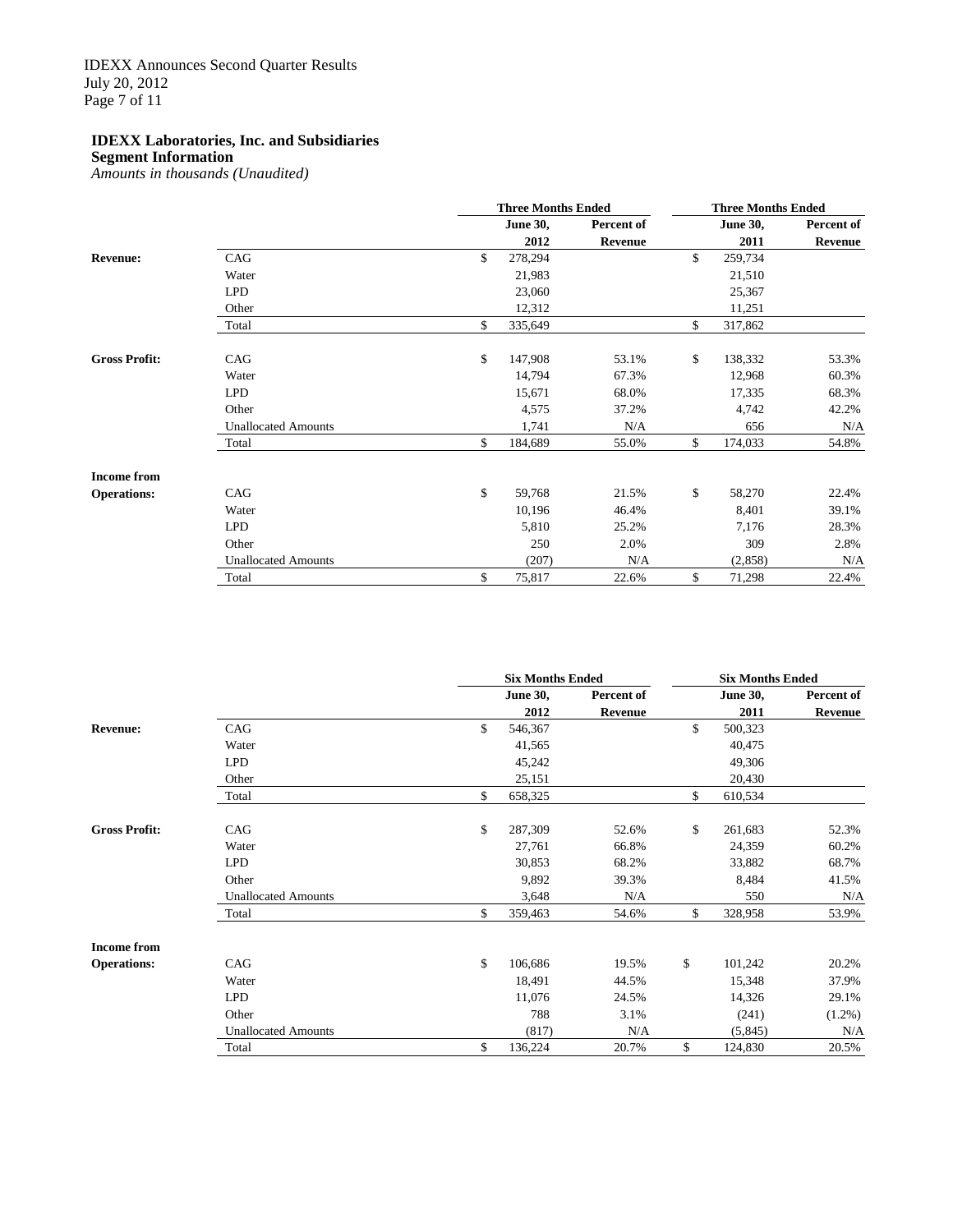#### **IDEXX Laboratories, Inc. and Subsidiaries**

**Revenues and Revenue Growth Analysis by Product and Service Categories**

*Amounts in thousands (Unaudited)*

| <b>Net Revenue</b> |   | <b>Three</b><br><b>Months</b><br><b>Ended June</b><br>30, 2012 | <b>Three</b><br><b>Months</b><br><b>Ended June</b><br>30, 2011 | <b>Dollar</b><br>Change | Percentage<br>Change | Percentage<br><b>Change from</b><br>Currence <sup>(1)</sup> | Percentage<br><b>Change from</b><br>Acquisitions <sup><math>(2)</math></sup> | <b>Organic Revenue</b><br>$Growth^{(3)}$ |
|--------------------|---|----------------------------------------------------------------|----------------------------------------------------------------|-------------------------|----------------------|-------------------------------------------------------------|------------------------------------------------------------------------------|------------------------------------------|
| CAG                |   |                                                                |                                                                |                         | 7.1%                 |                                                             | 1.4%                                                                         | 8.2%                                     |
|                    | S | 278,294 \$                                                     | 259,734 \$                                                     | 18,560                  |                      | $(2.5\%)$                                                   |                                                                              |                                          |
| Water              |   | 21,983                                                         | 21,510                                                         | 473                     | 2.2%                 | $(2.5\%)$                                                   | $\overline{\phantom{a}}$                                                     | 4.7%                                     |
| <b>LPD</b>         |   | 23,060                                                         | 25,367                                                         | (2,307)                 | $(9.1\%)$            | $(5.3\%)$                                                   | $\overline{\phantom{a}}$                                                     | $(3.8\%)$                                |
| Other              |   | 12,312                                                         | 11,251                                                         | 1,061                   | 9.4%                 | $(1.5\%)$                                                   |                                                                              | 10.9%                                    |
| Total              |   | 335.649                                                        | 317,862                                                        | 17.787                  | 5.6%                 | $(2.6\%)$                                                   | 1.1%                                                                         | 7.1%                                     |

| <b>Net CAG Revenue</b>              |   | <b>Three</b><br><b>Months</b><br><b>Ended June</b><br>30, 2012 | <b>Three</b><br><b>Months</b><br><b>Ended June</b><br>30, 2011 | <b>Dollar</b><br>Change | Percentage<br><b>Change</b> | Percentage<br><b>Change from</b><br>$Curreney$ <sup>(1)</sup> | Percentage<br><b>Change from</b><br>Acquisitions <sup><math>(2)</math></sup> | <b>Organic Revenue</b><br>$Growth^{(3)}$ |
|-------------------------------------|---|----------------------------------------------------------------|----------------------------------------------------------------|-------------------------|-----------------------------|---------------------------------------------------------------|------------------------------------------------------------------------------|------------------------------------------|
|                                     |   |                                                                |                                                                |                         |                             |                                                               |                                                                              |                                          |
| Instruments and consumables         | S | 104.243 \$                                                     | 98,603 \$                                                      | 5,640                   | 5.7%                        | $(2.8\%)$                                                     |                                                                              | 8.5%                                     |
| Rapid assay products                |   | 45,577                                                         | 44,193                                                         | 1,384                   | 3.1%                        | $(1.1\%)$                                                     |                                                                              | 4.2%                                     |
| Reference laboratory diagnostic and |   |                                                                |                                                                |                         |                             |                                                               |                                                                              |                                          |
| consulting services                 |   | 106.385                                                        | 99,087                                                         | 7.298                   | 7.4%                        | $(3.0\%)$                                                     | 3.6%                                                                         | 6.8%                                     |
| Practice management and digital     |   |                                                                |                                                                |                         |                             |                                                               |                                                                              |                                          |
| imaging systems                     |   | 22.089                                                         | 17,851                                                         | 4,238                   | 23.7%                       | $(0.4\%)$                                                     |                                                                              | 24.1 %                                   |
| Net CAG revenue                     |   | 278.294                                                        | 259,734 \$                                                     | 18,560                  | 7.1%                        | $(2.5\%)$                                                     | 1.4%                                                                         | 8.2%                                     |

<sup>(1)</sup> The percentage change from currency is a non-U.S. GAAP measure. It represents the percentage change in revenue resulting from the difference between the average exchange rates during the three months ended June 30, 2012 and the same period of the prior year applied to foreign currency denominated revenues for the three months ended June 30, 2012.

<sup>(2)</sup> The percentage change from acquisitions is a non-U.S. GAAP measure. It represents the percentage change in revenue during the three months ended June 30, 2012 compared to the three months ended June 30, 2011 attributed to acquisitions subsequent to March 31, 2011.

<sup>(3)</sup> Organic revenue growth is a non-U.S. GAAP measure and represents the percentage change in revenue during the three months ended June 30, 2012 compared to the three months ended June 30, 2011 net of acquisitions and the effect of changes in foreign currency exchange rates.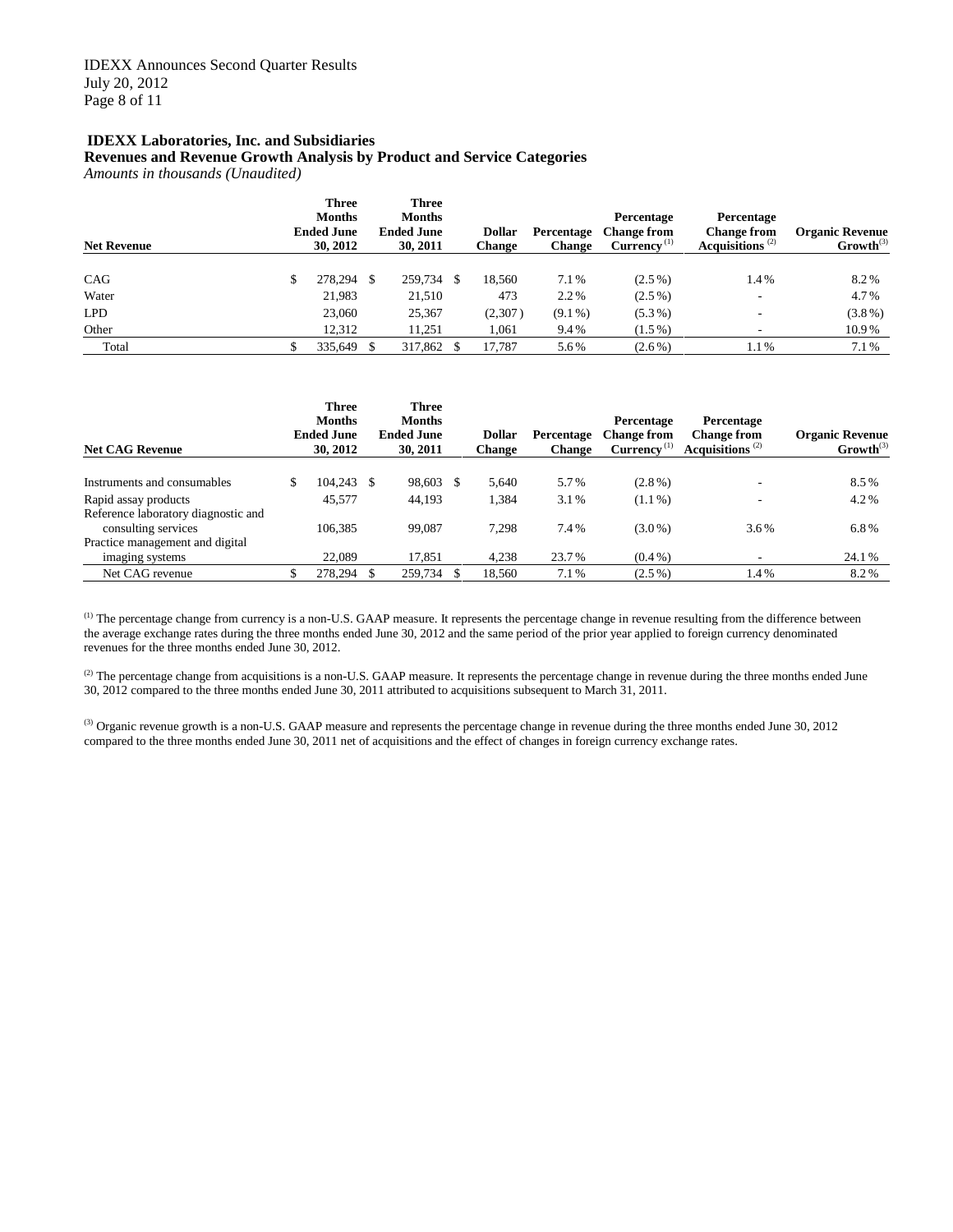#### **IDEXX Laboratories, Inc. and Subsidiaries Revenues and Revenue Growth Analysis by Product and Service Categories**

*Amounts in thousands (Unaudited)*

| <b>Net Revenue</b> | <b>Six Months</b><br><b>Ended June</b><br>30, 2012 | <b>Six Months</b><br><b>Ended June</b><br>30, 2011 | <b>Dollar</b><br><b>Change</b> | Percentage<br><b>Change</b> | Percentage<br><b>Change from</b><br>Currence <sup>(1)</sup> | Percentage<br><b>Change from</b><br>Acquisitions $(2)$ | <b>Organic Revenue</b><br>$Growth^{(3)}$ |
|--------------------|----------------------------------------------------|----------------------------------------------------|--------------------------------|-----------------------------|-------------------------------------------------------------|--------------------------------------------------------|------------------------------------------|
|                    |                                                    |                                                    |                                |                             |                                                             |                                                        |                                          |
| CAG                | 546,367                                            | 500,323                                            | 46,044                         | 9.2%                        | $(1.5\%)$                                                   | 1.4%                                                   | 9.3%                                     |
| Water              | 41.565                                             | 40,475                                             | 1,090                          | 2.7%                        | $(1.5\%)$                                                   |                                                        | 4.2%                                     |
| <b>LPD</b>         | 45.242                                             | 49,306                                             | (4,064)                        | $(8.2\%)$                   | $(3.5\%)$                                                   |                                                        | $(4.7\%)$                                |
| Other              | 25.151                                             | 20.430                                             | 4.721                          | 23.1 %                      | $(0.5\%)$                                                   |                                                        | 23.6%                                    |
| Total              | 658.325                                            | 610.534                                            | 47.791                         | 7.8%                        | $(1.7\%)$                                                   | 1.2%                                                   | 8.3%                                     |

| <b>Net CAG Revenue</b>              | <b>Six Months</b><br><b>Ended June</b><br>30, 2012 |    | <b>Six Months</b><br><b>Ended June</b><br>30, 2011 | <b>Dollar</b><br><b>Change</b> | Percentage<br><b>Change</b> | Percentage<br><b>Change from</b><br>Current <sup>(1)</sup> | Percentage<br><b>Change from</b><br>Acquisitions <sup><math>(2)</math></sup> | <b>Organic Revenue</b><br>$Growth^{(3)}$ |
|-------------------------------------|----------------------------------------------------|----|----------------------------------------------------|--------------------------------|-----------------------------|------------------------------------------------------------|------------------------------------------------------------------------------|------------------------------------------|
|                                     |                                                    |    |                                                    |                                |                             |                                                            |                                                                              |                                          |
| Instruments and consumables         | 206,240                                            | £. | 192.490                                            | 13.750                         | 7.1%                        | $(1.7\%)$                                                  |                                                                              | 8.8%                                     |
| Rapid assay products                | 89.241                                             |    | 82,810                                             | 6.431                          | 7.8%                        | $(0.6\%)$                                                  |                                                                              | 8.4%                                     |
| Reference laboratory diagnostic and |                                                    |    |                                                    |                                |                             |                                                            |                                                                              |                                          |
| consulting services                 | 208,247                                            |    | 188.215                                            | 20,032                         | 10.6%                       | $(1.9\%)$                                                  | 3.8%                                                                         | 8.7%                                     |
| Practice management and digital     |                                                    |    |                                                    |                                |                             |                                                            |                                                                              |                                          |
| imaging systems                     | 42.639                                             |    | 36,808                                             | 5,831                          | 15.8%                       | $(0.2\%)$                                                  |                                                                              | 16.0%                                    |
| Net CAG revenue                     | 546,367                                            |    | 500,323                                            | 46,044                         | 9.2%                        | $(1.5\%)$                                                  | 1.4%                                                                         | 9.3%                                     |

(1) The percentage change from currency is a non-U.S. GAAP measure. It represents the percentage change in revenue resulting from the difference between the average exchange rates during the six months ended June 30, 2012 and the same period of the prior year applied to foreign currency denominated revenues for the six months ended June 30, 2012.

<sup>(2)</sup> The percentage change from acquisitions is a non-U.S. GAAP measure. It represents the percentage change in revenue during the six months ended June 30, 2012 compared to the six months ended June 30, 2011 attributed to acquisitions subsequent to December 31, 2010.

<sup>(3)</sup> Organic revenue growth is a non-U.S. GAAP measure and represents the percentage change in revenue during the six months ended June 30, 2012 compared to the six months ended June 30, 2011 net of acquisitions and the effect of changes in foreign currency exchange rates.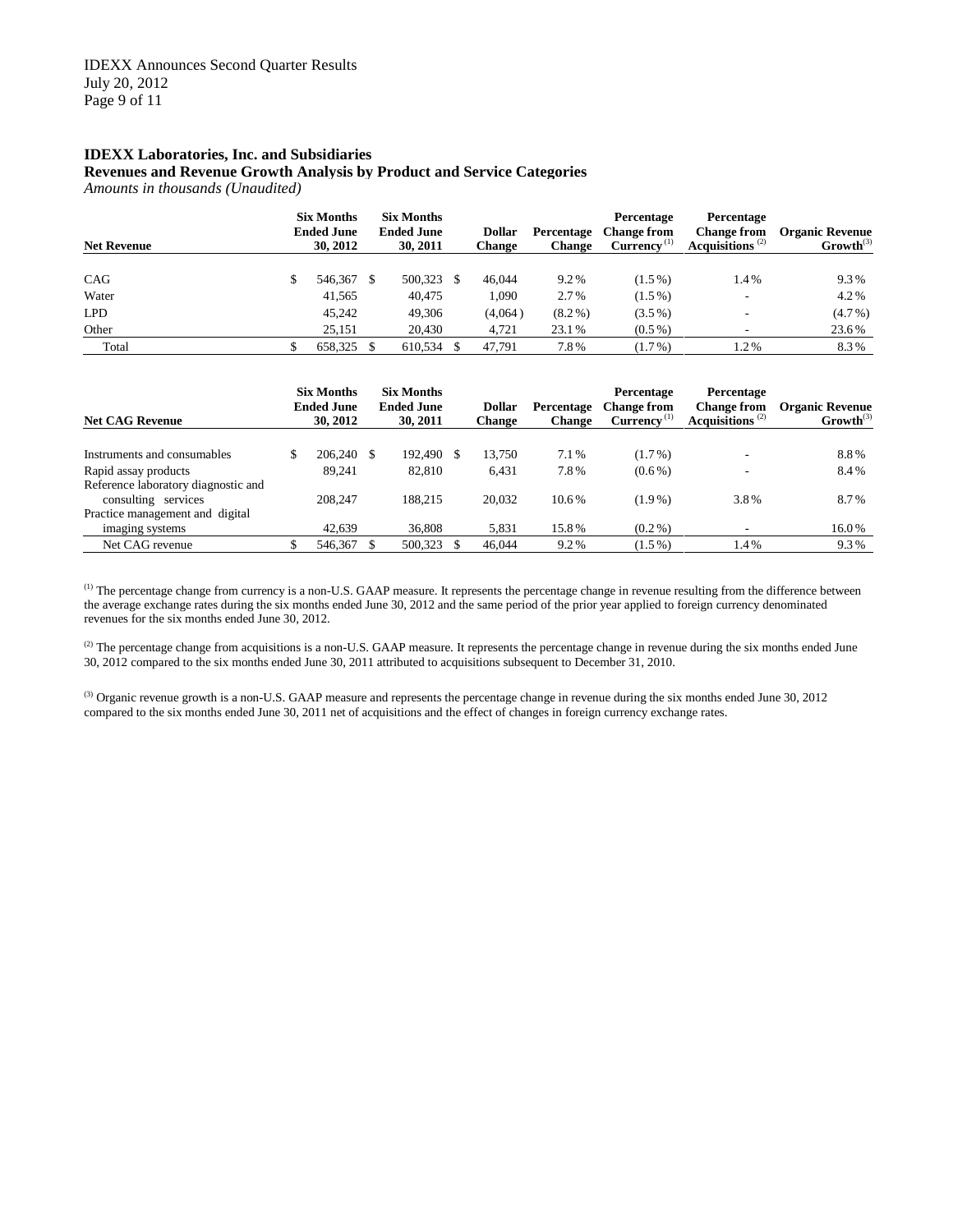IDEXX Announces Second Quarter Results July 20, 2012 Page 10 of 11

#### **IDEXX Laboratories, Inc. and Subsidiaries**

**Consolidated Balance Sheet**

*Amounts in thousands (Unaudited)*

|                        |                                            | <b>June 30,</b> | December 31,    |
|------------------------|--------------------------------------------|-----------------|-----------------|
|                        |                                            | 2012            | 2011            |
| Assets:                | <b>Current Assets:</b>                     |                 |                 |
|                        | Cash and cash equivalents                  | \$<br>201,813   | \$<br>183,895   |
|                        | Accounts receivable, net                   | 147,159         | 141,275         |
|                        | <b>Inventories</b>                         | 143,703         | 133,099         |
|                        | Other current assets                       | 62.632          | 65,958          |
|                        | <b>Total current assets</b>                | 555,307         | 524,227         |
|                        | Property and equipment, net                | 220,580         | 216,777         |
|                        | Other long-term assets, net                | 291,430         | 289,810         |
|                        | <b>Total assets</b>                        | \$<br>1,067,317 | \$<br>1,030,814 |
| <b>Liabilities and</b> |                                            |                 |                 |
| Stockholders'          |                                            |                 |                 |
| <b>Equity:</b>         | <b>Current Liabilities:</b>                |                 |                 |
|                        | Accounts payable                           | \$<br>29,706    | \$<br>36,551    |
|                        | <b>Accrued liabilities</b>                 | 128,478         | 141,383         |
|                        | <b>Debt</b>                                | 244,945         | 243,917         |
|                        | Deferred revenue                           | 16.022          | 15,028          |
|                        | <b>Total current liabilities</b>           | 419,151         | 436,879         |
|                        | Long-term debt, net of current portion     | 2,021           | 2,501           |
|                        | Other long-term liabilities                | 56.204          | 51,841          |
|                        | <b>Total long-term liabilities</b>         | 58,225          | 54,342          |
|                        | Total stockholders' equity                 | 589,933         | 539,579         |
|                        | Noncontrolling interest                    | 8               | 14              |
|                        | <b>Total equity</b>                        | 589,941         | 539,593         |
|                        | Total liabilities and stockholders' equity | \$<br>1,067,317 | \$<br>1,030,814 |
|                        |                                            |                 |                 |

#### **IDEXX Laboratories, Inc. and Subsidiaries Selected Balance Sheet Information** *(Unaudited)*

|                      |                                       | <b>June 30,</b><br>2012 | March 31,<br>2012 | December 31.<br>2011 | September 30,<br><b>2011</b> | <b>June 30,</b><br>2011 |
|----------------------|---------------------------------------|-------------------------|-------------------|----------------------|------------------------------|-------------------------|
| <b>Selected</b>      |                                       |                         |                   |                      |                              |                         |
| <b>Balance Sheet</b> | Days sales outstanding <sup>(1)</sup> | 41.9                    | 42.7              | 41.0                 | 43.1                         | 41.2                    |
| <b>Information:</b>  | Inventory turns $(2)$                 |                         |                   |                      |                              |                         |

 $<sup>(1)</sup>$  Days sales outstanding represents the average of the accounts receivable balances at the beginning and end of each quarter divided by revenue for that</sup> quarter, the result of which is then multiplied by 91.25 days.

<sup>(2)</sup> Inventory turns represents inventory-related cost of product sales for the 12 months preceding each quarter-end divided by the inventory balance at the end of the quarter.